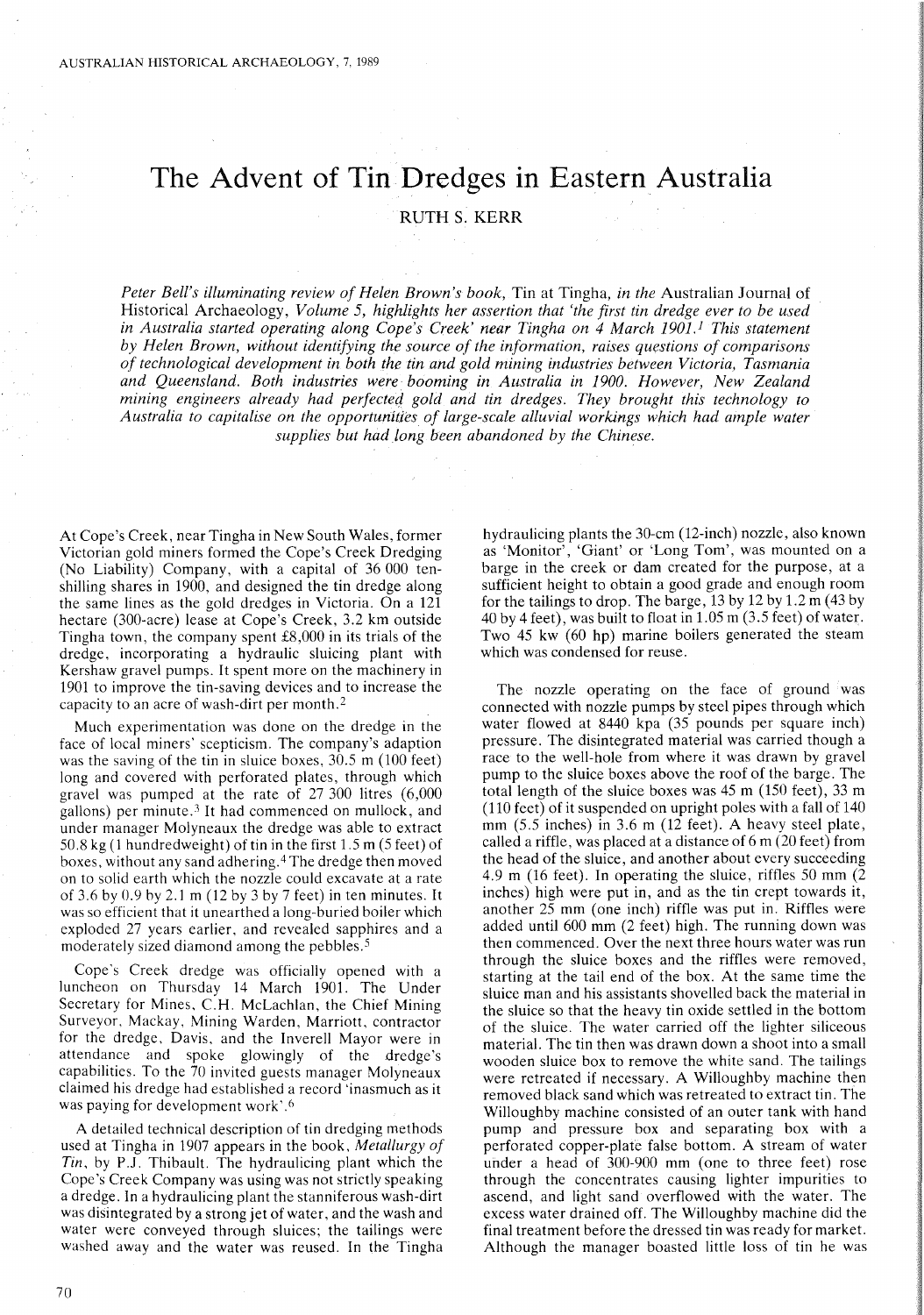aware of the need for further technological improvement. Within a short time tributers were working their tailings.<sup>7</sup>

Gold dredges had been in use in Victoria, however, since th 1880s. These had been used for extraction of tin as well as gold at Woolshed, Rowdy Flat and Staghorn Flat, but evidently the tin was not in marketable quantities. Stream tin was also located with the gold at Yackandandah in  $1888.^8$ 

Several tin dredging claims were taken up at Weldborough in Tasmania in 1899-1900 to work the river beds for tin ore, and in the same year an 200-mm (8-inch) hydraulic elevator was erected by the South Esk Company at Avoca.<sup>9</sup> In 1900 the best-equipped tin dredge in Tasmania was erected at the Pioneer Tin Mine where the pontoon, 13.7 by 12 m (45 by 40 feet) powered by two boilers, worked on tin ground using water supplied in races from the Weld, Frome and Wyniford Rivers. Three years earlier the Tasmanian Tin Dredging Company constructed a suction dredge which operated unsuccessfully on the Ringarooma River at Derby. Two other well designed tin dredges commenced operating in Tasmania in 1900. Ringadooma Tin Mines Ltd, a Scottish company floated in JUly> 1900, commenced tin dredging on North Brothers' Home Lease, Triangle Company's lease and T. Beswick's deep lead at South Mount Cameron. In the Branxholm locality the Arba Company erected a suction dredge and hauling plant that year as well. At the same time, one of the best-designed gold dredges was installed at the Whyte River by Boyle and Clarkson of Launceston to a design by F.W. Payne of Dunedin, New Zealand. <sup>10</sup> Near St Helens a steam-driven centrifugal gravel pump plant was being installed in 1900 beside a water race on Golden Fleece Rivulet by the Royal Ruby Tin Mining Company, No Liability. A feature of the plant was that it could reuse the water and work on the flat open ground where an artificial lake could be formed.<sup>11</sup>



*Fig! liin" of Tinfiha [in dredge in 1907 showing barfie. s!uice boxes* ([lid *11{)::!c al work. (From Australian Mining S/{lndan/).*

In Queensland efficient dredges were first introduced in 1900. G.C. Willcocks, an engineer, $12$  introduced the first up-to-date gold dredge in 1900 at Cania in central Queensland. It was built by the engineering firm of Littler and Bruck in Rockhampton. <sup>13</sup>

Tin dredges were also introduced on the Stanthorp tinfield in 1900. Two pontoons and machinery were constructed and installed on the Broadwater (old Brisbane claim) and the Stanthorp proprietary Company's claim that year but did not commence operations until 1901 and 1902 respectively. They were ladder-bucket-type dredges. <sup>14</sup> Both experienced operational difficulties commencement.<sup>15</sup>

In north Queensland tin dredging was not introduced until the next tin boom in 1906 at the Annan River, south of Cooktown, and at Mount Garnet. The Mount Garnet Hydraulic Tin Sluicing Company of which G.c. Willcocks was a director and shareholder, was formed to extract tin from Glutton's Gully close to the Retuen Creek dam at Mount Garnet. This venture was co-ordinated by Thomas Welsby, a Brisbane accountant and co-trustee with Willocks of the Mount Garnet Company, and was managed by R.F. Waller. They introduced hydraulic sluicing with centrifugal pump and revolving screens to sluice the tin. The advantages of sluicing were bulk treatment and portability of machinery from creek to creek. This company was endeavouring to make a bulk low-assay ore payable by supplying the bagged tin to the Irvinebank Mining Company's smelter at Irvinebank. In the first six months of 1908 the company sold 34 tonnes (28 tons) of tin for £2,120 but that was not economical for either the company or tributors. 16

Hydraulicising by 'Giant' nozzle was being used at the Annan River south-east of Cooktown from 1906 where water was brought by the water race along Parrot Creek between Leswell and Collingwood through a tunnel. This plant operated until September 1916 when removed to Cooktown. Operations were recommenced by tributors in 1917 and operated until 1922.<sup>17</sup>

In summation, it appears that on Thursday 14 March 1901 the politicians and public servants of New South Wales were celebrating a more parochial event. To claim that that Cope's Creek Company's tin dredge at Tingha was the first in Australia is to ignore the active operation of the tin dredges in the forests of western Tasmania in 1900.